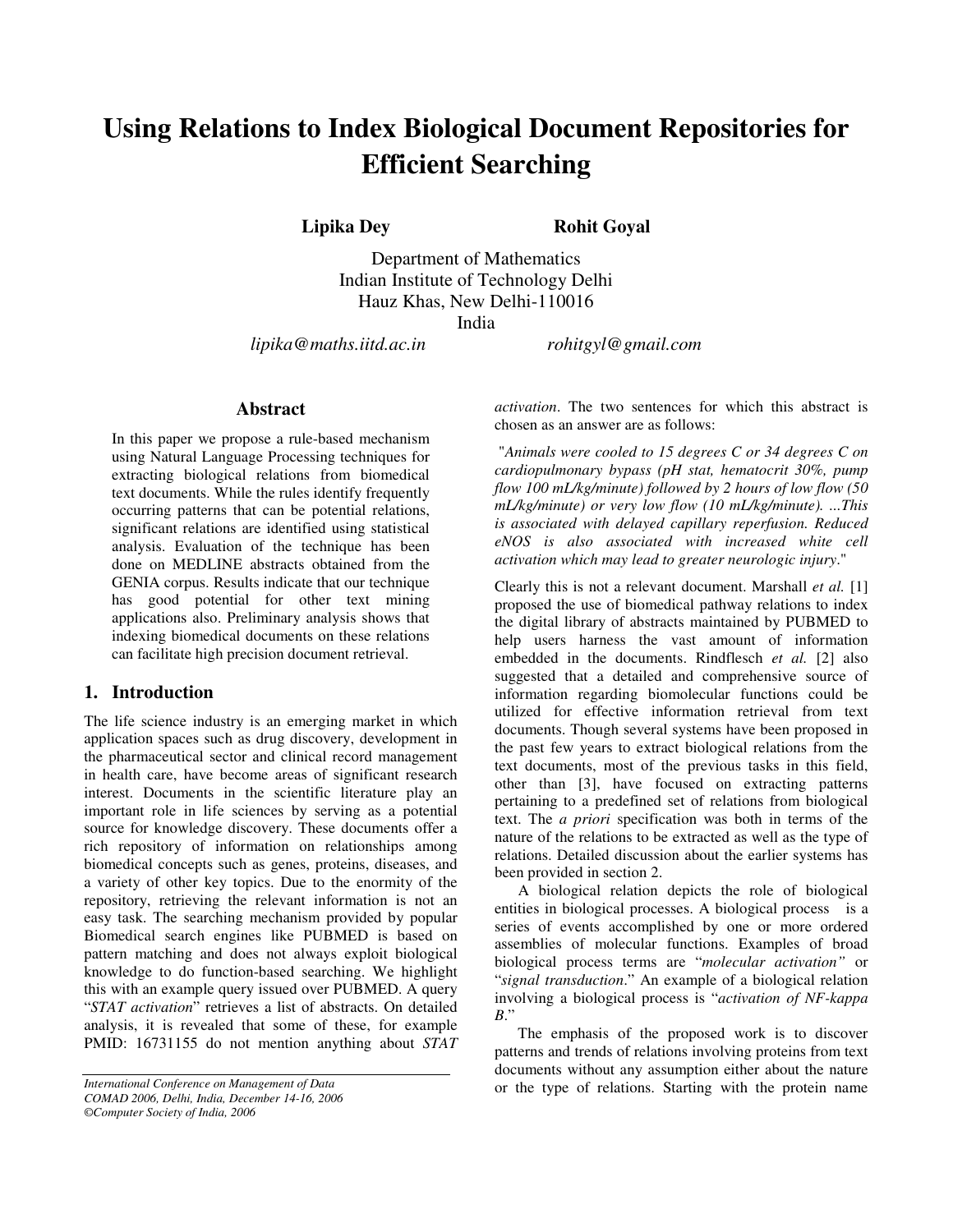extraction from text using the algorithm PROPER developed by Fukuda *et al.* [4], this work exploits the grammatical dependencies between various verbs/nouns and entities of a sentence, as elucidated by the Stanford English PCFG Parser [5, 6]. This is a statistical parser. We have proposed a rule base to analyze these dependencies and infer different categories of relations among proteins. The set of relations thus extracted are subjected to significance analysis and only the significant ones are retained. The significant relations are thereafter used to index text documents for improving retrieval effectiveness. Though this work was initiated for mining biological relations involving proteins from text, it was later observed that the methodology is easily extensible to recognizing a certain category of biological entities also. Since PROPER uses a set of rules to identify special characters in names, hence some elements, which contain special characters but are not proteins, are also extracted in the process. However, it was observed that usually these elements are part of an entity, which also includes a feature term, but this feature term is not recognized by PROPER. The present work identifies a method for identifying a feature set for recognizing these terms.

# **2. Related work on biological relation mining from text documents**

Though relation extraction systems vary significantly in their output formats, most of the biological relation mining systems output labeled relational triplets. Friedman *et al.* [7] proposed the GENIES system, which uses Natural Language Processing techniques to capture complex biological relations from text with the output expressed as nested predicates. This format is precise and can express much of the relational information contained in a text. Relations extracted by GENIES are integrated into the larger GeneWays system [8] after they are "unwound" into simple binary statements like "Interlukin-2 binds Interlukin-2 receptor". The GeneScene parser [9] uses an approach based on finite state automata for extracting relational triplets. The Arizona Relation Parser (ARP) [10**]** also extracts relational triplets with labelled links connecting labeled entities. The GeneScene parser focuses on closed class words to identify important relations while ARP uses a hybrid syntax and semantic parser. Both extract negation indicators. In the ARP results, the link labels consist primarily of verbs or verb phrases and a negation indicator. Entities are phrases (generally noun) extracted from the text. ARP output supports relation nesting. The system developed by Palakal *et al.* [11] adds tags to text marking the boundaries of identified biological objects and extracts both directional relationships such as "binds" and "inhibits" as well as a hierarchical relations like "is a". Relations are specified by a subject, an object and a relation specification. Rinaldi *et al.* [12] propose a method for discovery of interactions between genes and proteins from

the scientific literature, based on a complete syntactic analysis of the corpus. It is based on full parsing of the documents and on a set of rules that map syntactic structures into the relevant relations. Ciaramita *et al.* [3] present an unsupervised model for learning arbitrary relations between concepts of molecular biology ontology to support text mining and manual ontology building.

While the previous works have focused mainly on extracting labeled relational triplets (binary relations) and identifying relations pertaining to specific biological entities like proteins and genes or specific biological processes like "*binds*" and "*activation*", in this work, we have also emphasized on identification of two other types of relations (see section 4.2), and our methodology is applicable to a wide range of biological entities and processes.

# **3. Obtaining dependency graphs for sentences using the Stanford Parser**

The Stanford Parser identifies *typed dependencies* between individual words of a sentence as grammatical relations. Dependencies are particularly useful for developing Natural Language based applications. In order to extract the dependencies from a sentence, the semantic head of the sentence is identified, using a set of rules. Since all the other words in a relative clause depend on the head, the verb is chosen as head when determining dependencies. In general, content words are chosen as heads, while auxiliaries, complementizers, etc. are dependents of them.

| dep - Basic dependency                   |
|------------------------------------------|
| aux - Auxiliary dependency               |
| arg - Argument                           |
| subj - Subject                           |
| nsubj - Nominal subject                  |
| nsubjpass - Passive nominal subject      |
|                                          |
| comp- Complement                         |
| obj - Object                             |
| dobj - Direct object                     |
| iobj - Indirect object                   |
| pobj - Object of preposition             |
| mod - Modifier                           |
| amod - Adjectival modifier               |
| det - Determiner                         |
| of, in, by etc. - prepositional modifier |
|                                          |

Figure 1. Dependency codes for Stanford Parser

A typed dependency labels dependencies with *grammatical relations*, such as subject or indirect object, since these provide information about the predicate-argument structure. The grammatical relations are arranged in a hierarchy, rooted with the most generic relation, *dependent*. When the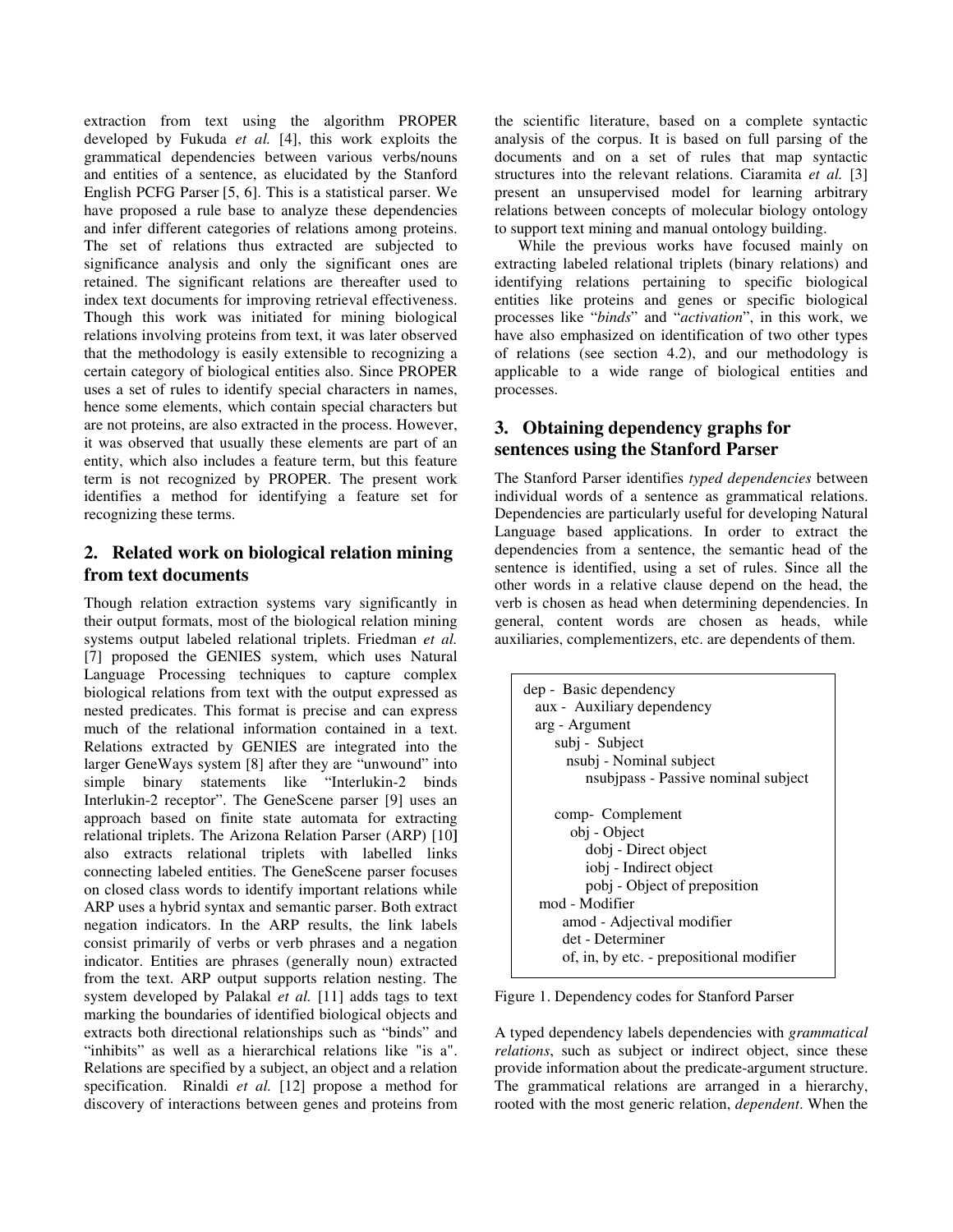relation between a head and its dependent can be identified more precisely, relations further down in the hierarchy are used to represent the dependency. For example, the dependent relation can be specialized to **aux** (auxiliary), **arg** (argument), or **mod** (modifier). The **arg** relation can be further divided into the **subj** (subject) relation, the **comp** (complement) relation, and so on. Figure 1 depicts the list of some root dependencies that the Stanford parser identifies and the ones that we have used for relation extraction, in a hierarchical fashion. A brief description of the nature of the dependencies is also provided. One can refer to [5] for more details.

For a given sentence, a dependency between two words of the sentence is returned in the following format by the parser:

#### **dependency(word1-position1,word2-position2)**

Here, "*word1*" and "*word2*" are the two words of the sentence. "*dependency*" is the grammatical relation that exists between them. "*position1*" and "*position2*" are the respective positions of the two words in the sentence.

For mining biological relations from text documents, the emphasis is on identifying links between biological processes (present as verbs or nouns) and biological entities (present as nouns). Hence, the analysis of dependency structures extracted by the Stanford Parser ensures a good starting point to identify significant biological relations from text documents.

## **4. Methodology of finding biological relations from GENIA corpus**

In this section, we present the methodology that was implemented by us to mine frequently occurring relations with proteins as the actors. The relations were mined from a set of 1000 MEDLINE abstracts, that were randomly chosen from the GENIA corpus, and the results were verified through manual evaluation.

#### **4.1 Entity Extraction**

The entities representing protein names were extracted by implementing the NLP-based entity recognition algorithm PROPER [4]. We provide a brief description of the same.

Protein names have several characteristics that can be used to identify them. Typically these words contain capital letters, numerical figures, and special symbols. These words can be clearly distinguished from general words due to these characteristics. These characteristics provide large amount of information to the reader and can be considered as the core of biological entity names. In this respect, such words that appear in protein names are called "*core-terms*". For example, the following entity names have a core-term each, which is underlined:

(i)  $Src$  homology  $(SH)$  2 and  $SH3$  domains

(ii) p54 SAP kinase

Furthermore, as in the following examples, certain keywords can be included in the entity name, that describe the function and characters of a compound word that represents a protein name. For example, the following entity names have a key word each, which is underlined.

(i) EGF receptor

(ii) Ras GTPase-activating protein (GAP)

Such words are called "*feature-terms" (f-terms).* PROPER uses a fixed list of such feature terms pertaining to proteins that is fed to the algorithm.

The algorithm works in following 3 phases:

(i) Core-term extraction from tokenized texts

(ii) Concatenation of core-terms and f-terms

a. Rebuild "*core-blocks*" (noun phrases without conjunction and preposition)

b. Rebuild dependencies (noun phrases with conjunction and prepositions)

(iii) Demark unnecessary annotations

Using the above-mentioned entity-extraction algorithm, protein names were identified from the 1000 abstracts. Each entity was assigned a unique identifier.

#### **4.2 Characterizing biological relationships**

Our aim is to identify and characterize all relations pertaining to protein entities that occur in a corpus. The basic mechanism of relation characterization was based on analyzing the dependency graphs involving the protein entities that emerged from the text documents. Since protein names are compound in nature, hence it is observed that using the protein names directly generates wrong dependency graphs. Hence we introduced a preprocessing step, in which each unique protein name recognized is assigned an identity, and each occurrence of a protein name is replaced by the unique identifier assigned to it.

For example, given a sentence like "*STAT5 was activated by IL-2*", we first replace *STAT5* with the identifier *Entity1* and *IL-2* with *Entity2*. So the sentence that is input to the parser has the form "*Entity1 was activated by Entity2*". The complete list of dependencies output by the parser, inclusive of the position of the word is as follows:

**by**(activated-3, Entity2-5)

**aux**(activated-3, was-2)

**nsubjpass**(activated-3, Entity1-1)

The preposition "*by***"** helps in identifying the active and the passive entities taking part in the relation. The biological relation that is present in the sentence, can be captured by analyzing this output as follows: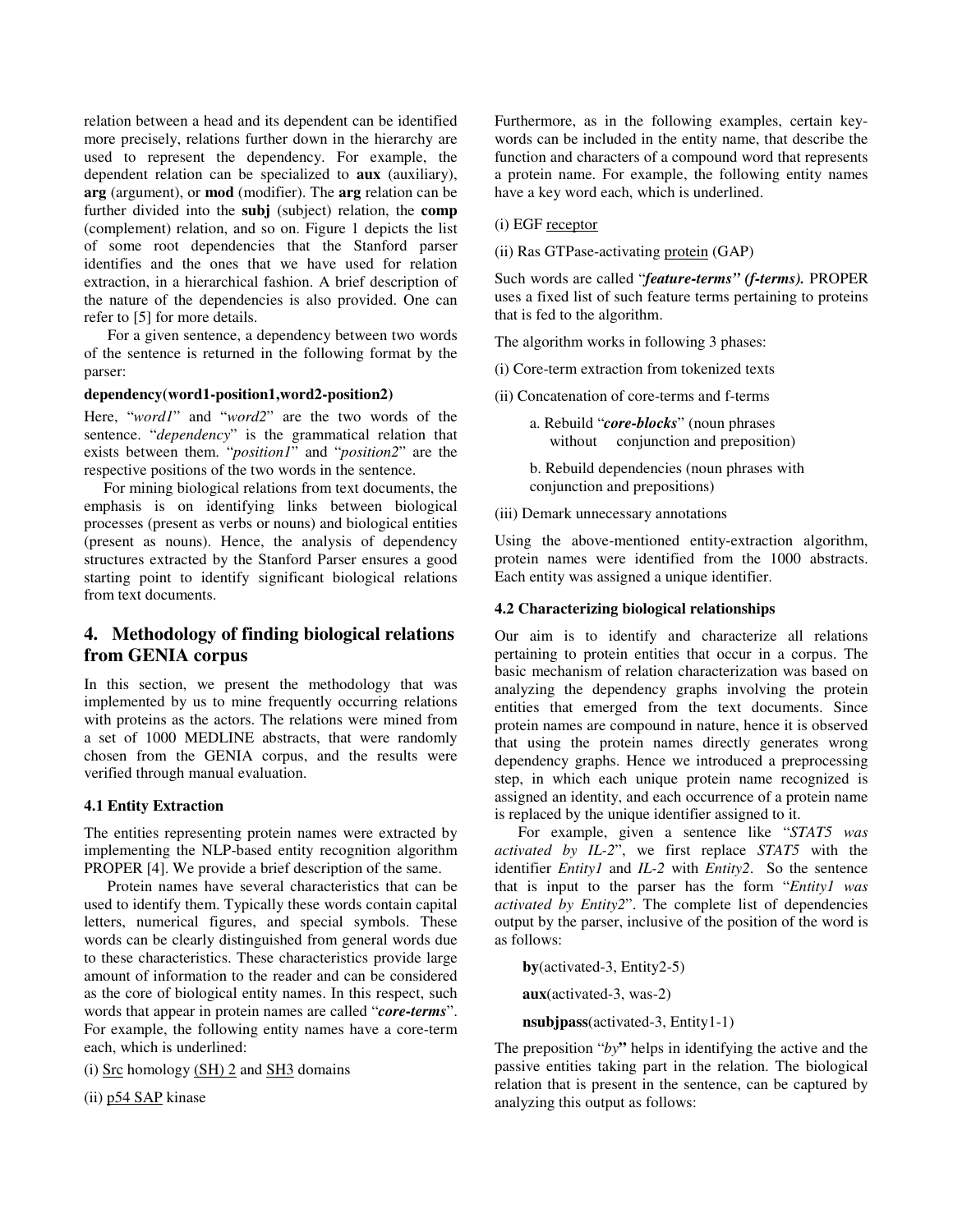(i)  $STAT5(Entity)$ *-activated(Process)-by-IL-2(Entity)* 

#### (ii) *activated(Process)-byIL-2(Entity)*

The directed line towards *IL-2* indicates that the entity *IL-2* takes an active role with respect to the preposition and the process activation i.e. activation is done **by** *IL-2*. If no preposition is relevant then we use an undirected line as in case of *STAT5* and *activation*.

This example illustrates the efficacy of the dependency graph in characterizing biological relations. Analysis of the various relevant dependency graphs that emerged from the corpus of 1000 documents showed that biological relations could be characterized into three classes:

(i) **Type I**: A relation involving a single biological entity and a process. While the biological entity always occurs as a noun, the process occurs in the sentence either as a noun or as a verb followed by a preposition. The dependency structure elucidates the relationship between the process and the entity. There may or may not be another entity in the sentence that is also associated with the same process. For example the sentence "*Activation of NF-kappa B takes place in certain conditions*." contains the Type I relation:

 $activation(Process) - of \rightarrow NF-kappa B(Entity)$ 

(ii) **Type II**: A relation involving one biological entity and two processes is termed as a Type II relation. There is a preposition relevant to one of the processes. For example, the sentence "*This led to the inhibition of NF-kappa B activation*" contains the Type II relation:

*inhibition(Process1)-of→NF-kappaB(Entity) activation(Process2)*

(iii) **Type III**: A relation that involves two biological entities and a single biological process is categorized as a Type III relation. There may or may not be a preposition associated to the process in the relation. If there is a preposition associated to the process and related to one of the entities, then the Type III relation also contains a Type I relation.

For example "STAT5 was activated by IL-2" is a sentence that has the Type III relation -

#### $STAT5(Entity)$ <sup>*m*</sup> *activated*(*Process*)-*by*  $\rightarrow$  *IL-2*(*Entity*),

as well as the Type I relation -

#### $activated(Process) - by \rightarrow IL-2(Entity).$

While a lot of work has already been reported on Type III relations [13, 3], the Type I and II relations proposed here, have not received much focus earlier. Hence, in this work we report detailed statistics and results about occurrence patterns of Type I and II relations. However, for the sake of completeness of the rule set, we provide rules for identifying all the three types of relations.

#### **4.3 Extracting relations from corpus**

Having identified the basic categories of relations that have to be extracted from text documents, the next task was to design appropriate dependency-graph traversal mechanisms that would be able to recognize instances of these relations within texts. We now present a detailed discussion on the proposed set of rules that are used to extract all relations belonging to one of the three categories from the corpus.

We denote all subject related dependency codes (subj, nsubj, nsubjpass etc.) by "**Sub**", all object related dependency codes (obj, dobj etc.) by "**Obj**" and preposition codes (to, from, by etc.) by "**Preposition**" in the rule set. We do this because as far as the biological relations are concerned we do not need to differentiate between the different kinds of subjects and objects. Remaining codes are the same as given in Figure 1.

**Rule 1** - On traversing the dependency set, if there exists a dependency involving one entity and one process, satisfying the following conditions: [**Preposition**(Process, Entity1)], then it characterizes the following Type I relation:

*Process-Preposition Entity1*

For example, this rule would fire for the sentence, *"These results suggest that phosphorylation at one or both of these residues is critical for activation of NF-kappa B*", which has the following relevant dependencies:

**at**(phosphorylation-5, one-7) **of**(both-9, residues-12) **that**(suggest-3, critical-14) **of**(activation-16, Entity1-18) **for**(critical-14, activation-16) **det**(residues-12, these-11) **aux**(critical-14, is-13) **or**(phosphorylation-5, both-9) **det**(results-2, These-1) **nsubj**(critical-14, phosphorylation-5)

**nsubj**(suggest-3, results-2)

The relation extracted is- *activation-of*  $\rightarrow$  *Entity1* where *Entity1* stands for *NF-kappa B.*

**Rule 2** - On traversing the dependency set, if there exist three dependencies involving one entity and the same process, satisfying the following conditions - [**Subj**(word1, Process) & **Obj**(word1, word2) & **Preposition**(word2, Entity1)], then [**Subj**(word1, Process) & **Obj**(word1, word2)] give the following intermediate relation:

*word2 Process*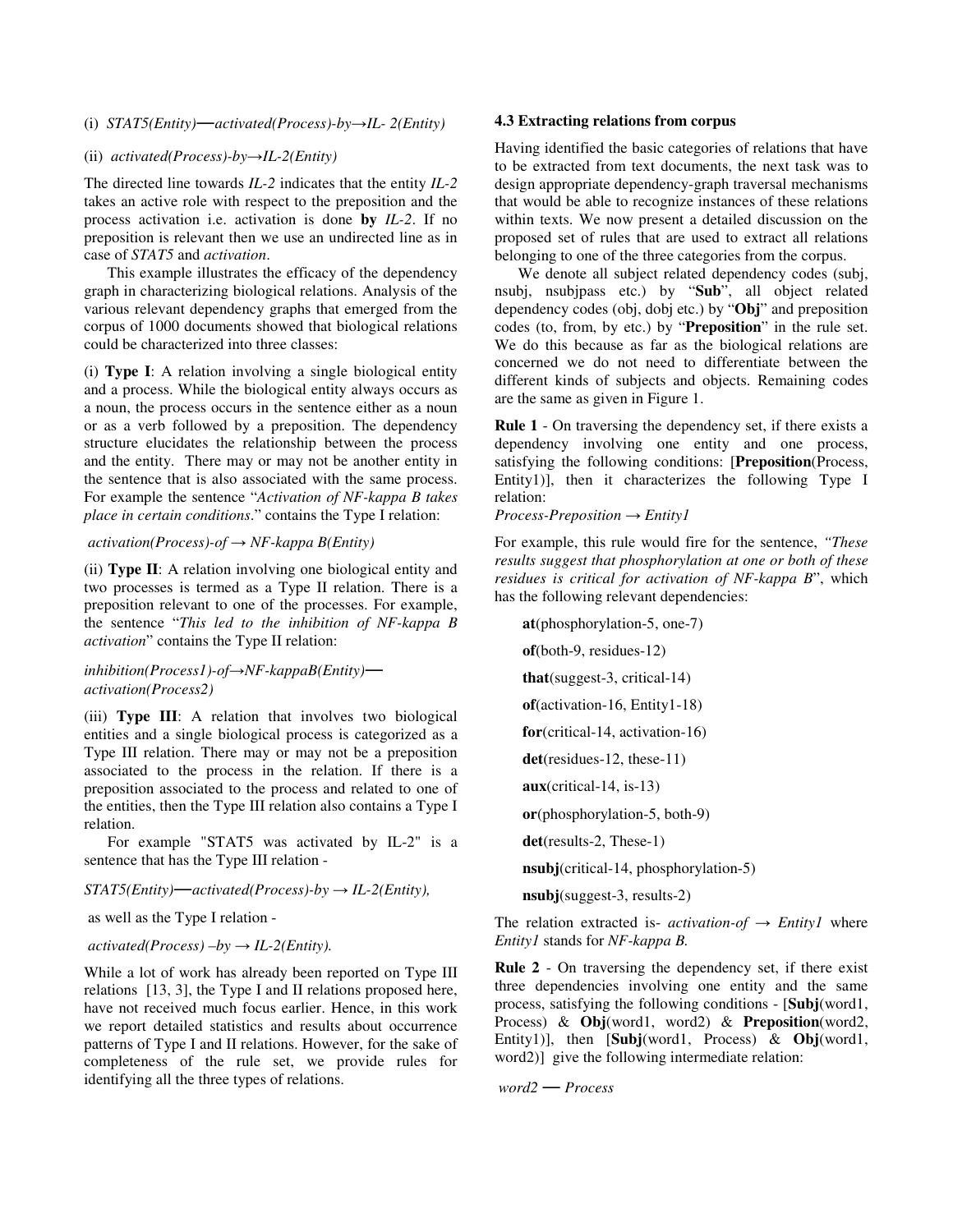[**Preposition**(word2, Entity1) & word2—Process] characterize the following Type I relation:

#### *Process-Preposition Entity1*

This rule is capable of capturing more complex notions about the biological process. For example, this rule fires for the sentence "*The activation takes place in Entity1*." which has the following dependencies:

**in**(place-4, Entity1-6) **dobj**(takes-3, place-4)

**det**(activation-2, The-1)

**nsubj**(takes-3, activation-2)

The relation extracted is *activation-in*  $\rightarrow$  *Entity1*.

**Rule 3** - On traversing the dependency set, if there exist two dependencies involving one entity but two different processes, satisfying the following conditions- [**amod**(Process1, Entity1) & **Preposition**(Process2, Process1)], then they characterize the following Type II relation:

#### $Process2-Preposition \rightarrow Entity \rightarrow Process1$

We place a constraint on the word *Process2* that it should not be an adjective. This constraint can be implemented using "Part of Speech (POS)" analysis, for which we use the Stanford POS Tagger [14, 15].

This constraint eliminates wrong instances of Type II relations as shown below, since biological processes occur either as nouns or as verbs:

 $necessary-for \rightarrow IL-7R$  *transduction* 

We also place a constraint on word *Process1* that it should not be one of the newly identified *feature-terms* (Identification of new *feature-terms* is explained in section 5). This is also done to eliminate wrong type II relations like:

*transcription-of*  $\rightarrow$  *immunoglobulin*  $\rightarrow$  *gene* 

For example, this rule fires for the sentence "*Therefore, inhibition of NF-kappa B activation may be an effective strategy for acquired immunodeficiency syndrome therapy.*" which has the following relevant dependencies (other dependency outputs of the Stanford Parser for this sentence have not been shown for the sake of clarity):

**of**(inhibition-3, activation-6)

**amod**(activation-6, Entity1-5)

The relation extracted is:

*inhibition-ofEntity1 activation*, where *Entity1* stands for *NF-kappa B.*

**Rule 4** – On traversing the dependency set, if there exist

two dependencies involving two different entities, but the same process satisfying the following conditions-

[**Obj**(Process, Entity2) & **Subj**(Process, Entity1)], then they characterize an instance of a Type III relation represented by:

*Entity1Process Entity2*

For example this rule would fire for the sentence "*LMP-1 activates NF-kappa B by targeting the inhibitory molecule I kappa B alpha.*" which has the following dependencies:

**by**(activates-2, targeting-5) **det**(Entity3-7, the-6) **nsubj**(activates-2, Entity2-1) **dobj**(targeting-5, Entity3-7) **dobj**(activates-2, Entity1-3)

The relation extracted is:

*Entity1 activates Entity2*, where *Entity <sup>1</sup>* stands for *LMP-1* and *Entity2* stands for *NF-kappa B*.

It may be noted that this relation is not accompanied by a preposition. Though other dependencies are also extracted from the sentence involving *Entity3*, at present no rule is fired for this pattern and hence is not considered.

**Rule 5** - On traversing the dependency set, if there exist three dependencies involving two different entities but the same process, satisfying the following conditions- [**Subj**(word, Entity1) & **Preposition1**(word, Process) & **Preposition2**(Process, Entity2)], then [**Subj**(word, Entity1) & **Preposition1**(word, Process)] , gives the following intermediate relation:

*Process Entity1*

[**Preposition2**(Process, Entity2) & Process — Entity1] characterize the following Type III relation:

*Entity1* — *Process-Preposition2*  $\rightarrow$  *Entity2* 

For example, this rule would fire for the sentence "*It can be concluded that IL-6 is responsible for the activation of STAT proteins in a primary T cell response.*" which has the following relevant dependencies (other dependency outputs of the Stanford Parser for this sentence have not been shown for the sake of clarity):

**for**(responsible-8, activation-11)

**of**(activation-11, Entity2-13)

**nsubj**(responsible-8, Entity1-6)

The relation extracted is:

*Entity1* — *activation-of*  $\rightarrow$  *Entity2*, where *Entity1* stands for *IL-6* and *Entity2* stands for *STAT proteins*.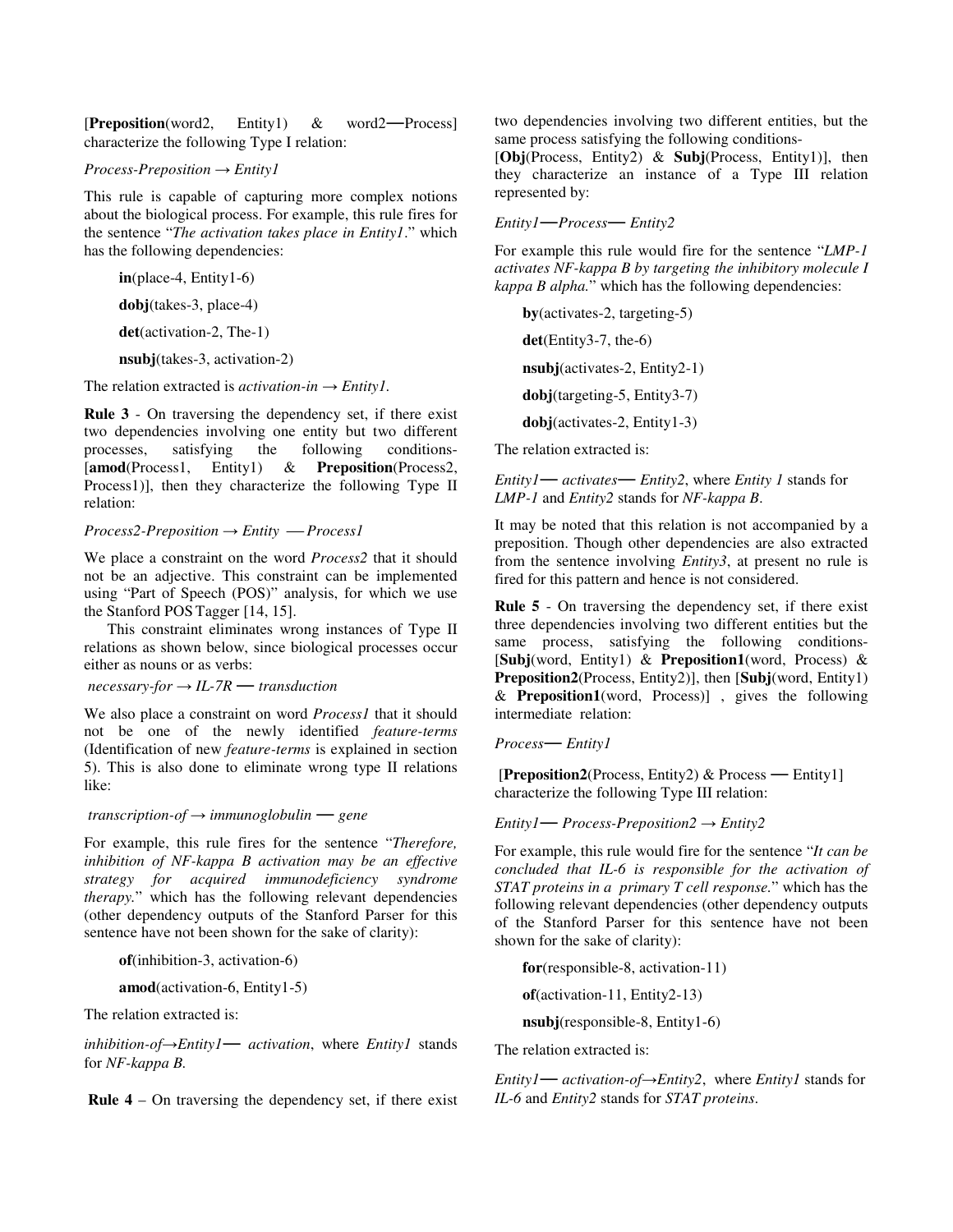**Rule 6** - On traversing the dependency set, if there exist two dependencies involving two different entities but the same process, satisfying the following conditions-

[**Preposition**(Process, Entity2) & **Subj**(Process, Entity1)], then they characterize the following Type III relation-

*Entity1* — *Process- Preposition*  $\rightarrow$  *Entity2* 

For example, this rule would fire for the sentence "*HIV-1 expression was activated from J delta K cells by treatment with phorbol myristate acetate (PMA)*", which has the following relevant dependencies (other dependency outputs of the Stanford Parser for this sentence have not been shown for the sake of clarity):

**from**(activated-3, Entity2-5)

**nsubjpass**(activated-3, Entity1-1)

The relation extracted is:

*Entity1* — *activated-from*  $\rightarrow$  *Entity2* where *Entity1* stands for *HIV-1 expression* and *Entity2* stands for *J delta K cells*.

**Rule 7** – On traversing the dependency set, if there exist three dependencies involving two different entities but the same process satisfying the following conditions: [**Subj**(word, Entity1) & **Obj**(word, Process) & **Preposition**(Process, Entity2)], then [**Subj**(word, Entity1) & **Obj**(word, Process)] give the following intermediate relation:

*Process Entity1*

**[Preposition**(Process, Entity2) & Process—Entity1] characterize the following Type III relation:

#### *Entity1Process-Preposition Entity2*

For example, this rule would fire for the sentence "*An interferon-gamma activation sequence mediates the transcriptional regulation of the IgG Fc receptor type IC gene.*" which has the following dependencies:

**of**(regulation-6, Entity2-9)

**amod**(regulation-6, transcriptional-5)

**det**(Entity1-2, An-1)

**dobj**(mediates-3, regulation-6)

**nsubj**(mediates-3, Entity1-2)

**det**(Entity2-9, the-8)

**det**(regulation-6, the-4)

The relation extracted is:

*Entity1* — *regulation-of*  $\rightarrow$  *Entity2*, where *Entity1* stands for *interferon-gamma activation sequence* and *Entity2* stands for *IgG Fc receptor type IC gene.*

## **5. Extending the rule set to extract non-protein entity names containing feature terms**

Biological entities other than proteins also consist of *coreterms* and *feature-terms* in most cases. The entity names that do not contain *feature-terms* but only special characters are already being extracted by PROPER. However, since PROPER uses a feature term set for recognizing proteins only, it does not recognize other entities correctly.

We have identified an enhanced set of feature terms, using the dependency output of the Stanford Parser that can recognize other non-protein biological entities also. Earlier, Naraynaswami *et al.* [16] had proposed a list of *featureterms* for various categories of biological entities. However, that is very limited and the method proposed by us contains this set as a subset. Using this enhanced entity set, we also extracted a set of relations involving these entities using the earlier methodology.

Consider for example the entity *"Jurkat line***"** which is type of cell line, in this case "*Jurkat"* is a *core-term* and *"line"* is a *feature-term*. Now the existing algorithm would identify only *Jurkat* as an entity and leave out *line* because line is not in the feature list. A similar example is "*HIV enhancer*". We observe that when we input a sentence to the parser in which only *Jurkat* has been identified as an entity then one of the dependencies that the Stanford Parser outputs is:

#### **amod**(line, Entity1)

where, *Entity1* is the label for *Jurkat*, i.e. *Jurkat* has been identified as an adjectival modifier for *line*.

So we analyzed the list of all those dependencies output by the Stanford Parser that were of the form **amod**(Word, Entity) and it was observed that in 65% of the cases "*Word*" qualified as a feature-term for "*Entity*".

Table 1 shows the list of some of the *feature-term*s that we extracted using the proposed methodology. The newly identified list of *feature-terms* was added to the existing list of *feature terms* and the whole procedure of relation extraction as described in section 4 was repeated.

## **6. Statistical analysis of biological relations extracted**

After all the potential relations had been extracted from our set of 1000 abstracts (as mentioned earlier, these were randomly chosen form the GENIA corpus), the following statistical analysis was carried out to test the feasibility of the relations. The feasibility test was conducted using either "G-test" which is based on log-likelihood ratio or "Fisher's Exact Test". G-test is a good statistic to measure the significance of those relations for which the minimum expected frequency requirements are greater than or equal to 5 for a 2\*2 contingency table. For those relations whose minimum expected frequency was found to be less than 5, Fisher's Exact Test was used for significance analysis. In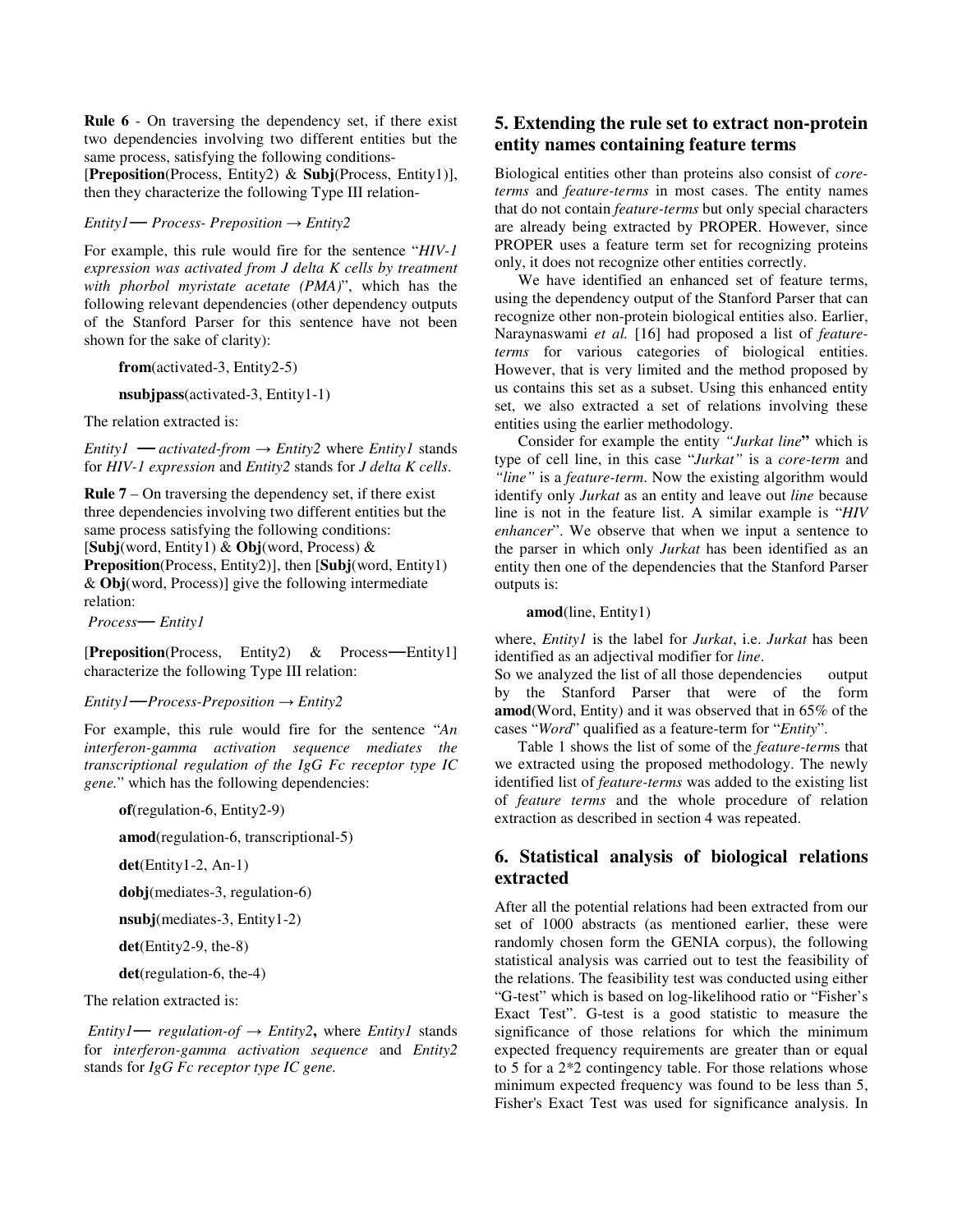both cases the confidence level used is 95%.

| <b>Feature-term</b> | <b>Example</b>           |
|---------------------|--------------------------|
| Enhancer            | HS <sub>2</sub> enhancer |
| Line                | Jurkat line              |
| <b>Box</b>          | $X2$ hox                 |
| Cell                | K562 cell                |
| fragment            | DNA fragment             |
| clone               | cDNA clone               |
| virus               | Epstein-Barr virus       |
| lineage             | B-cell lineage           |
| construct           | LTR construct            |
| homodimer           | p50 homodimer            |
| Element             | cis-acting element       |
| Provirus            | HIV provirus             |
| superfamily         | Ig superfamily           |
| Gene                | immunoglobulin gene      |

Table 1. List of newly extracted feature-terms

A total of 6520 unique patterns were extracted as potential Type I relations, from the corpus using the rules defined earlier. Only those patterns for which the occurrence frequency was greater than 3, were subjected to significance analysis. Table 2 lists some of the Type I relations, which passed the significance tests. The patterns that passed the significance tests are accepted as biological relations.

A total of 1320 unique patterns were identified as potential Type II relations from the corpus using the rules defined earlier. Since Type II relations are not as frequent as Type I relations, only those patterns which occurred with frequency greater than or equal to 2, were considered for significance test. Table 3 lists some of the Type II relations, which were accepted as significant.

Since the relations identified as significant are to be used for indexing the document collection, hence these were subjected to manual verification. Each occurrence of the pattern was traced to its origin in a sentence and the sentence was analyzed for correctness. Table 4 summarizes the precision of the results by checking for their biological relevance.

An example of wrong Type I biological relation that got selected is:

 $effects-of \rightarrow iNO$ 

However *effects* is not a valid biological process.

Table 2. List of significant Type I biological relations

| <b>Process</b>       | <b>Entity</b>   |
|----------------------|-----------------|
| Activation-of        | NF-kappa B      |
| Activation-of        | <b>PKC</b>      |
| Dephosphorylation-of | PR <sub>b</sub> |
| Phosphorylation-of   | HS1             |
| Phosphorylation-of   | Rap1 protein    |
| Degradation-of       | I kappa B alpha |
| Binding-to           | <b>DNA</b>      |

Table 3. List of significant Type II biological relations

| <b>Process 1</b> | <b>Entity</b> | <b>Process 2</b> |
|------------------|---------------|------------------|
| Inhibition-of    | NF-kappa B    | Activation       |
| Blockade-of      | $HL-60$       | Differentiation  |
| Inhibition-of    | $HIV-1$       | Replication      |
| Induction-by     | $\Pi - 2$     | Stimulation      |
| Suppression-of   | <b>SLA-DR</b> | Induction        |
| Inhibition-of    | IgE           | Production       |
| Modulation-of    | NF-kappa B    | Activation       |

Table 4. Precision of Type I and II relations, identified from GENIA corpus

| <b>Relation Type</b> | <b>Total Feasible</b><br><b>Relations</b> | <b>Precision</b> |
|----------------------|-------------------------------------------|------------------|
| Type I               |                                           | 70.6%            |
| Type II              | 35                                        | 60%              |

Similarly, an example of wrong Type II relation that got selected is:

*leading-to*  $\rightarrow$  *NF-kappa B*— *activation*, where *leading* is not a valid biological process.

It is observed that this problem is more dominant in Type II relations. We can improve the precision of extracting Type II relations by starting with a target set of biological processes, thereby constraining the Type II relations to contain only those processes which are a part of this target set.

## **7. Indexing biological documents on relations**

The statistically selected feasible relations are used to index the corpus. It helps in searching for abstracts in response to complex user queries like "*inhibition of NF-kappa B*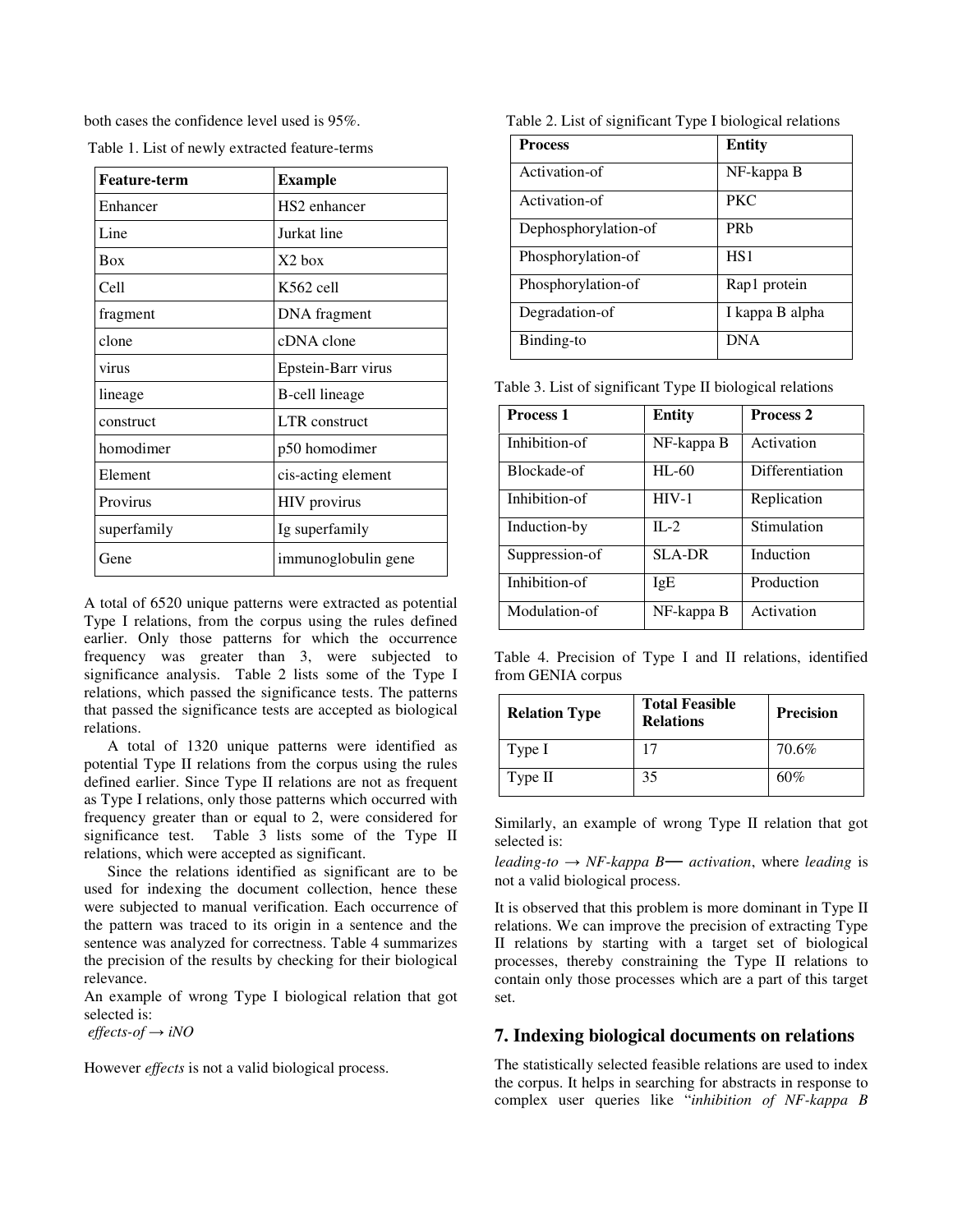*activation*", which is a Type II query for our system. Table 5 shows three sentences that are retrieved by our system in response to this query.

Table 5. Sample sentences retrieved for the query *"inhibition of NF-kappa B activation"*

**Sentences** *The inhibition of NF-kappa B activation by antioxidants and specific protease inhibitors may provide a pharmacological basis for interfering with these acute processes.*

*These results are the first to suggest that surfactant's suppressive effects on inflammatory cytokine production may involve transcriptional regulation through inhibition of NF-kappa B activation.*

*In contrast, long-term treatment with oxLDL prevented the lipopolysaccharide-induced depletion of I kappa B-alpha, accompanied by an inhibition of both NF-kappa B activation and the expression of tumor necrosis factor-alpha and interleukin-1 beta genes.*

A total of 20 documents were found to contain this information correctly, of which 15 were correctly retrieved by our system. Each of these sentences was judged for correctness manually. No other sentences were retrieved by our system for this query. Hence it can be said that this query is processed with 100% precision and 75% recall. Table 6 summarizes the precision and recall of 3 other queries tested over the GENIA corpus.

|  | Table 6. Precision and recall of 3 queries |  |  |  |  |
|--|--------------------------------------------|--|--|--|--|
|--|--------------------------------------------|--|--|--|--|

| Query                             | <b>Precision</b> | Recall |
|-----------------------------------|------------------|--------|
| <b>Activation of PKC</b>          | $100\%$          | 80%    |
| Phosphorylation of HS1            | 100%             | 71%    |
| Degradation of I kappa B<br>alpha | 100%             | 70%    |

On feeding the query "*inhibition of NF-Kappa B activation*" to PUBMED, one of the top 5 documents is the document with PMID: 16857678, which is not relevant to the query as it can be judged from the content presented in Figure 2. Hence we can say that indexing repositories of biological documents like PUBMED on biological relations can help in retrieving documents with high precision.

## **8. Conclusions and future work**

A new NLP based technique to characterize biological relations has been proposed in this paper. This is achieved through a rule-based analysis of a biological corpus, where the rules study the relationship between biological entities and processes. The patterns extracted as potential relations are subjected to statistical significance test. The method is capable of extracting biological relations with 70% accuracy. A methodology for extending PROPER has been proposed to extract a larger set of biological entities. Preliminary results show that the concept of indexing biological documents on relations can yield promising results by retrieving documents with high precision.

*Activation of NF-kappaB and autophagy are two processes involved in the regulation of cell death, but the possible cross-talk between these two signaling pathways is largely unknown. Here we show that NF-kappaB activation mediates repression of autophagy in TNFalpha-treated Ewing sarcoma cells. This repression is associated with an NF-kappaB-dependent activation of the autophagy inhibitor mTOR. In contrast, in cells lacking NF-kappaB activation, TNFalpha treatment upregulates the expression of the autophagy-promoting protein Beclin 1, and subsequently induces the accumulation of autophagic vacuoles. Both of these responses are dependent on reactive oxygen species (ROS) production and can be mimicked in NF-kappaBcompetent cells by the addition of H2O2. Small interfering RNA-mediated knock down of Beclin 1 and atg7 expression, two autophagy-related genes, reduced TNFalpha- and ROS-induced apoptosis in cells lacking NF-kappaB activation and in NF-kappaB-competent cells, respectively. These findings demonstrate that autophagy may amplify apoptosis when associated with a death signaling pathway. They are also evidence that inhibition of autophagy is a novel mechanism of the antiapoptotic function of NF-kappaB activation. We suggest that stimulation of autophagy may be a potential way bypassing the resistance of cancer cells to anticancer agents that activate NF-kappaB.*

Figure 2. Abstract retrieved from PUBMED for query, "*inhibition of NF-Kappa B activation*"

Recall value computation for biological relation based retrieval is a complex task. In future, we propose to do this for all the significant relations identified. This would also involve identifying new relations that were not covered by the existing set of rules. The rule base for relation extraction can also be enhanced for eliminating noise and ensuring good recall of relations as we observed cases where a relation was missed by the rule base. It was observed that relations were also missed due to incorrect identification of the biological entities or due to the entities not being recognized at all. Using a combination of NLP and dictionary based approach may yield better results for entity extraction.

A detailed analysis of extraction of Type III relations and comparison of our methodology with existing ones needs to be done. Also a complete indexing is under implementation with the entire set of biological relations